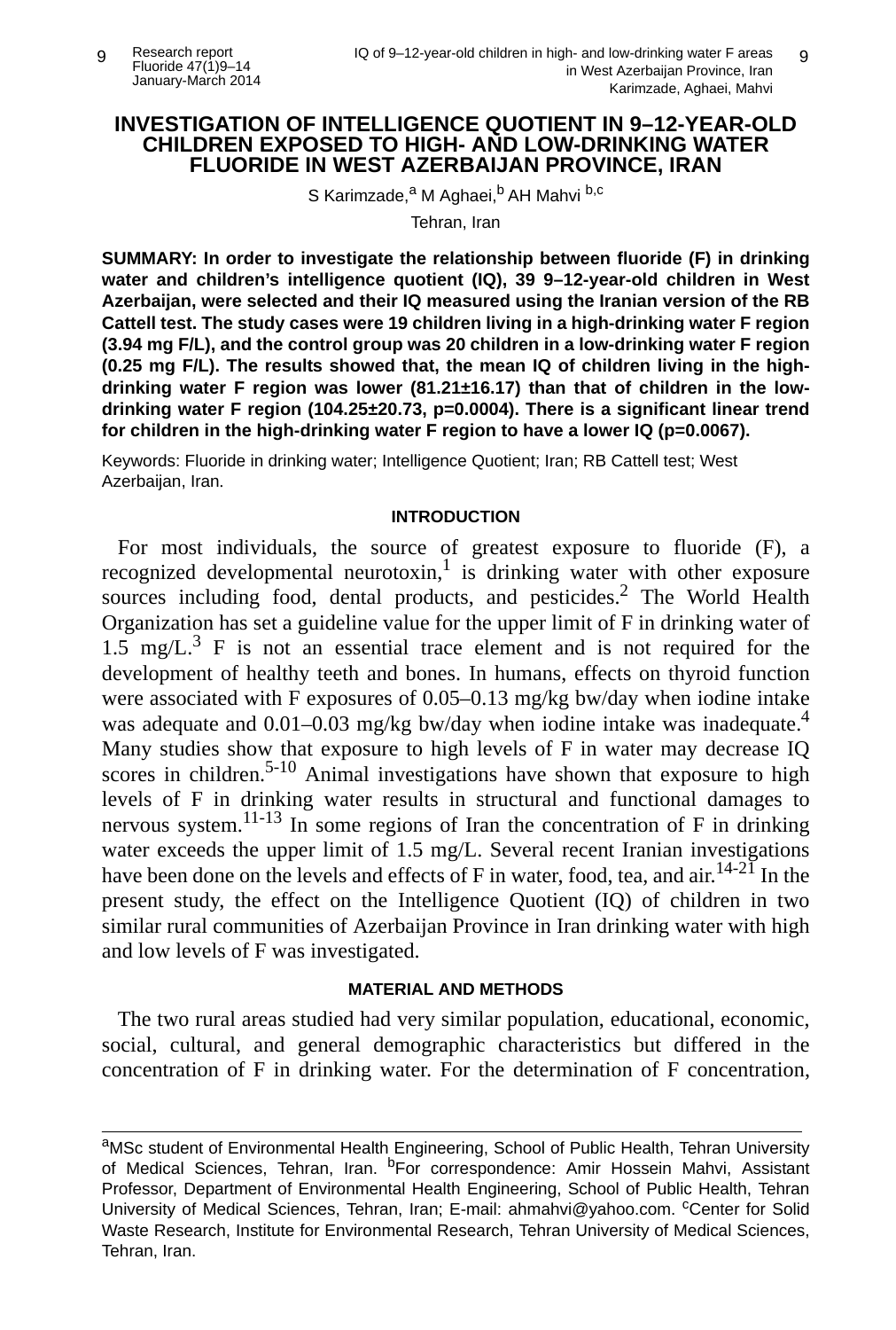water samples were collected from drinking water supplies (wells and springs) in the two study regions.

The F levels in the water samples were determined by SPADNS (sulfo phenyl azo dihydroxy naphthalene disulfonic acid) colorimetric method in the chemistry laboratory in the Department of Environmental Health Engineering in Tehran University of Medical Sciences.

The location of the two regions is shown in Figure 1.



**Figure 1.** Location of the two study regions in Poldashi and Piranshahr, West Azerbaijan, Iran.

The sample comprised 39 male children, aged 9–12 years, residing in two villages of west Azerbaijan province in Iran. By a random sampling method, 19 children were selected from the high-F region with 3.94 mg/L of F in the drinking water and 20 children were chosen from the low-F region with a drinking water F level of 0.25 mg/L. Questionnaires were completed by the parents to measure potential confounding factors involving educational, economic, social, cultural, and general demographic characteristics. Children with mental retardation, neurological disorders, and congenital or acquired diseases of the nervous system were excluded.

*IQ measurement*: After the consultation with the Psychometric Laboratory in the Faculty of Psychology and Educational Sciences, University of Tehran, the Iranian version of the Raymond B Cattell test (RB Cattell, scale 2-A for children age 8–13 years) was chosen to measure IQ. The test included 46 questions in 4 parts; 12 in part 1, 14 in part 2, 12 in part 3, and 8 in part 4. The questionnaires were completed by the children after receiving instructions from a teacher and an examiner. The IQ scores were classified in seven categories: <70 retarded (low); 70–79 borderline (below average); 80–89 dull normal (low average); 90–109 normal (average); 110–119 bright normal (high average); 120–129 superior (good); and >129 very superior (excellent). The children's IQs were calculated and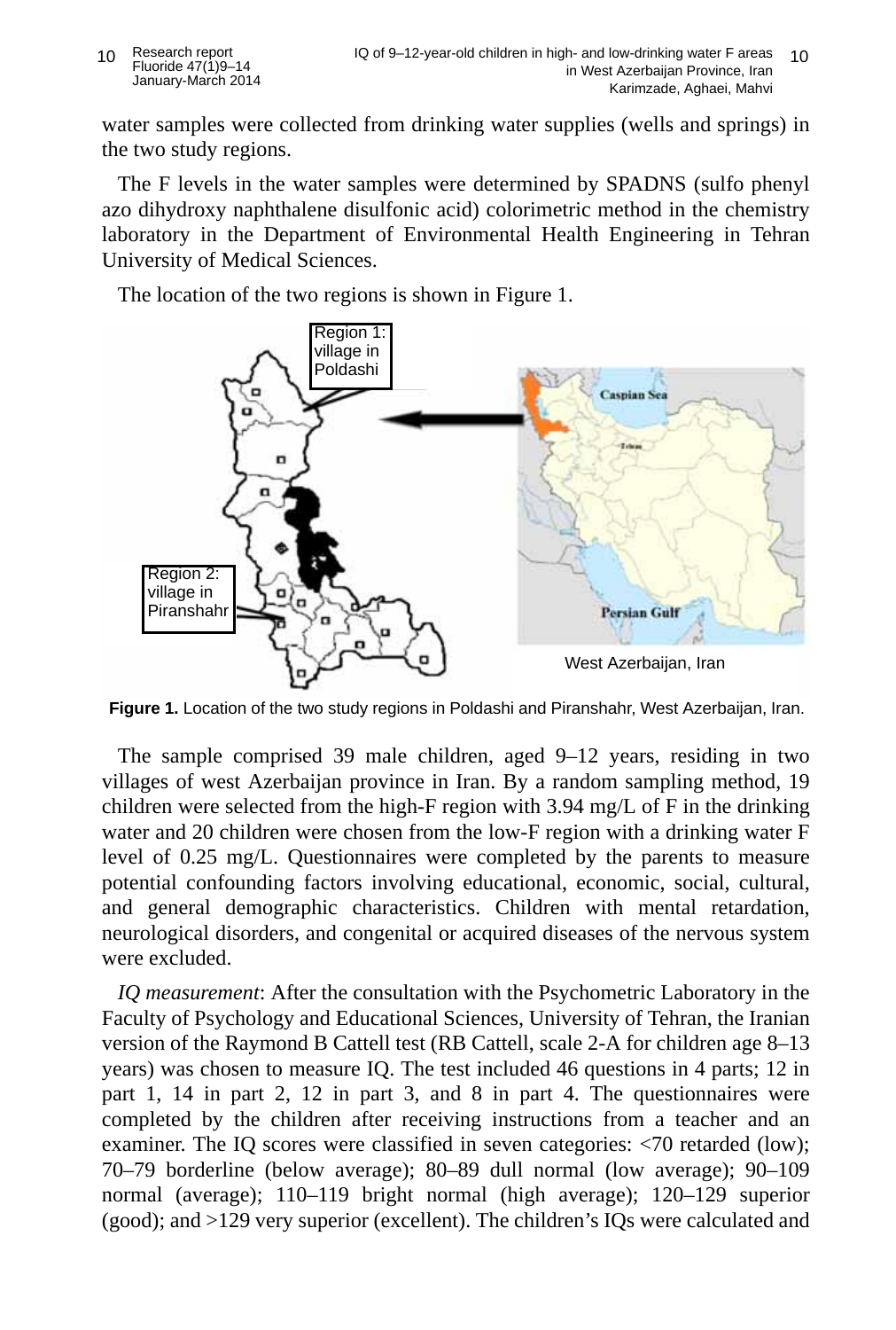#### 11 Research report Fluoride 47(1)9–14 January-March 2014

the data analyzed with SPSS version 16 software (mean±SD) and GraphPad InStat™, version 3.10 (unpaired t test and chi-squared testing).

### **RESULTS**

The IQ of the 19 children in the high-F region was lower (mean $\pm$ SD: 81.21 $\pm$ 16.17), than that of the 20 children in the low-F region (mean $\pm$ SD: 104.25±20.73, p=0.0004, Table 1).

**Table 1.** Comparison of the mean IQ scores of the children in the low- and high-fluoride regions. (Region in West Azebaijan province: LFR=low-fluoride region; HFR=high-fluoride region)

| Region     | Drinking<br>water F<br>(mg/L) | No. of<br>children | Mean age<br>(years) | <b>IQ</b> level     |            |                |  |
|------------|-------------------------------|--------------------|---------------------|---------------------|------------|----------------|--|
|            |                               |                    |                     | Mean±SD             | SE of mean | 95% CI         |  |
| <b>LFR</b> | 0.25                          | 20                 | 10.89               | 104.25±20.73        | 4.64       | 94.55 - 113.95 |  |
| <b>HFR</b> | 3.94                          | 19                 | 10.47               | $81.21 \pm 16.17$ * | 3.71       | 73.42-89.00    |  |

Compared to the low-fluoride region:  $p=0.0004$  (Unpaired t test, t=3.856 with 37 degrees of freedom; The t test assumes that the data comes from populations with equal SDs; The Kolmogorov and Smirnov assumption test suggests that the difference between the two SDs is not significant; F=1.644, p=0.2974).

In the high-F region, 57.8% had scores indicating mental retardation  $(IO < 70)$  or borderline intelligence (IQ 70–79), while this figure was only 10% in the low–F region (Table 2).

| IQ class ification | Low-fluoride region          |                | High-fluoride region |                                              |         |  |
|--------------------|------------------------------|----------------|----------------------|----------------------------------------------|---------|--|
|                    |                              | Number         | Percent              | Number                                       | Percent |  |
| IQ < 70            | retarded (low)               | 1              | 5%                   | $3^{\cdot \cdot \cdot \cdot}$                | 15.8%   |  |
| IQ 70-79           | borderline (below average)   | 1              | 5%                   | $8^{\dot{}}^{\dot{}}$ . <sup>†</sup>         | 42%     |  |
| IQ 80-89           | dull normal (low average)    | $\overline{2}$ | 10%                  | $2^{7.1}$                                    | 10.5%   |  |
| IQ 90-109          | normal (average)             | $\overline{7}$ | 35%                  | $4^{\dot{}}{\dot{}}^{\dot{}}$                | 21.1%   |  |
| IQ 110-119         | bright normal (high average) | $\overline{2}$ | 10%                  | $1^{\dot{}}$ <sup><math>\dot{1}</math></sup> | 5.3%    |  |
| IQ 120-129         | superior (good)              | $\overline{4}$ | 20%                  | $1^{\dot{}}$ <sup><math>\dot{1}</math></sup> | 5.3%    |  |
| IQ > 129           | very superior (excellent)    | 3              | 15%                  | $0^{\dot{}}$ , t                             | 0%      |  |

**Table 2.** Distribution of the mean IQ scores of the children in the low- and high-fluoride regions

IQ<70–89, IQ90–109, and IQ110–>129 groups compared to the low-fluoride region: \*p=0.0067 (Chi-squared test for independence, Chi-squared=10.018 with 2 degrees of freedom; The variables of IQ and fluoride status are significantly associated);  $\text{p}=0.0019$  (Chi-squared test for trend, Chi-squared for trend=9.644 with 1 degree of freedom; There is a significant linear trend for children in the high-fluoride region to have a lower IQ).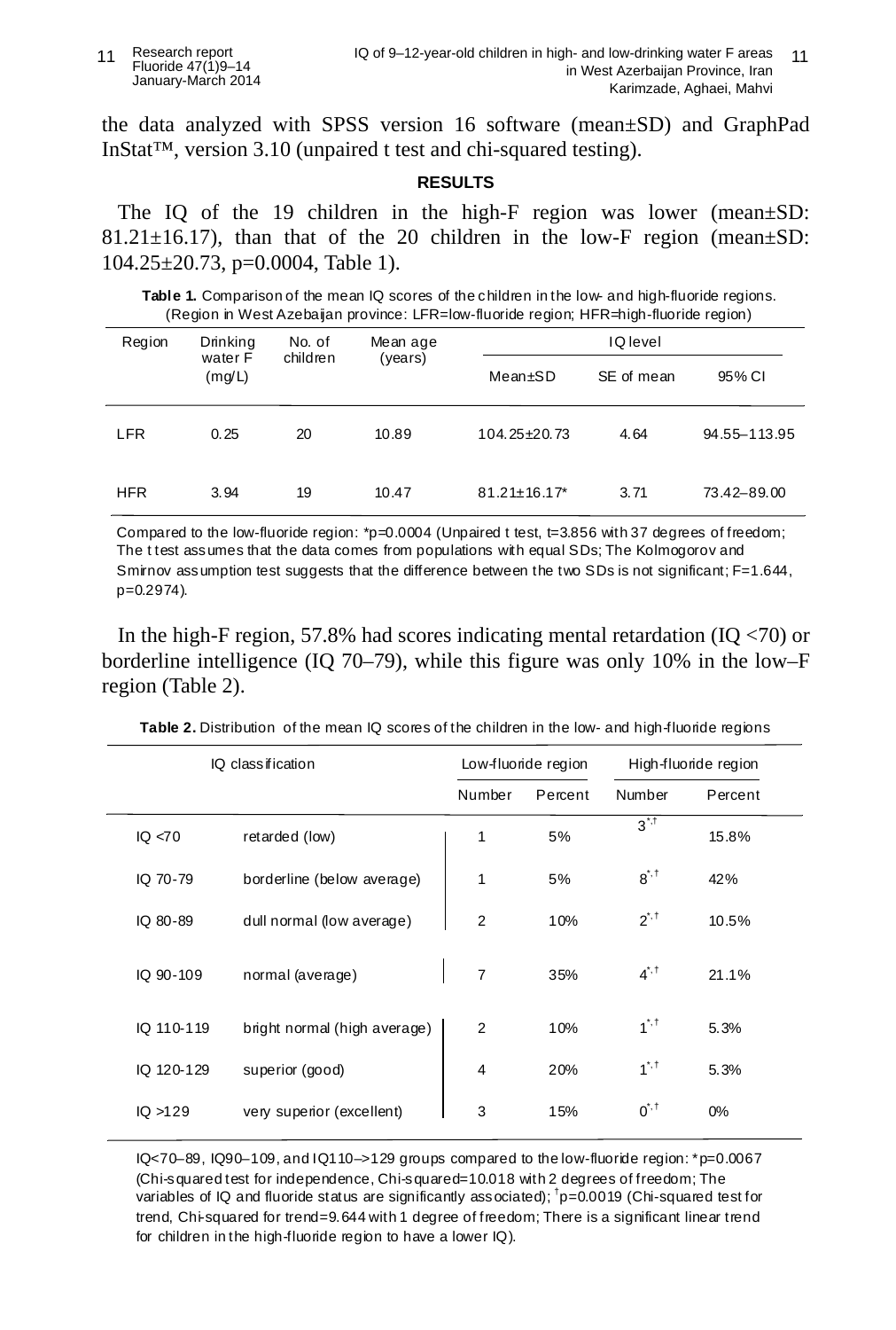Forty-five percent of the children in the low-F region scored as being of normal or bright normal intelligence compared to only 26.4% in the high-F area of West Azerbaijan. Fifteen percent of the students in the low-F region were in the very superior category (IQ>129) while none of the children in the high-F region were so classified. The data indicated that living in a high-F region was associated with a lower IQ (p=0.0067, Table 2 and Figure 2).



**Figure 2.** The percentage distribution of IQ in children in the high- and low-fluoride regions.

No significant differences were found in the potential confounding factors of educational, economic, social, cultural, and general demographic characteristics between the high- and low-F regions.

# **DISCUSSION**

The study found that children residing in a region with a high drinking water F level had lower IQs compared to children living in a low drinking water F region  $(p<0.001)$ . The differences could not be attributed to confounding educational, economic, social, cultural, and general demographic factors.

In similar research, Liu et al.<sup>22</sup> found that children living in a high-F region had a significantly greater incidence of borderline and lower IQs than children living in a low-F region ( $p<0.01$ ). Similarly, Chen et al.<sup>7</sup> observed a significantly lower average IQ score in children living in high-F region compared to children living in a low-F region. Seraj et al.<sup>23</sup> showed that when children lived in regions with higher than normal water F concentrations they had lower IQs. Consistent with these studies, we found the percentages of students in the retarded, borderline and dull normal categories were higher in the high-F region than in children in the low-F region. Thus, children's intelligence may be affected by high water F levels.

One mechanism for the adverse effect of F on brain development is the ability of F to interfere with the activity of the thyroid gland.<sup>24,25</sup> Exposure to high doses of F may also result in dental fluorosis, skeletal fluorosis, increased rates of bone fractures, decreased birth rates, and increased rates of urolithiasis (kidney stones).<sup>25</sup> When ingested during pregnancy, F can affect the human fetus, by passing through the placenta and entering the organs and tissues of the fetus.<sup>26</sup>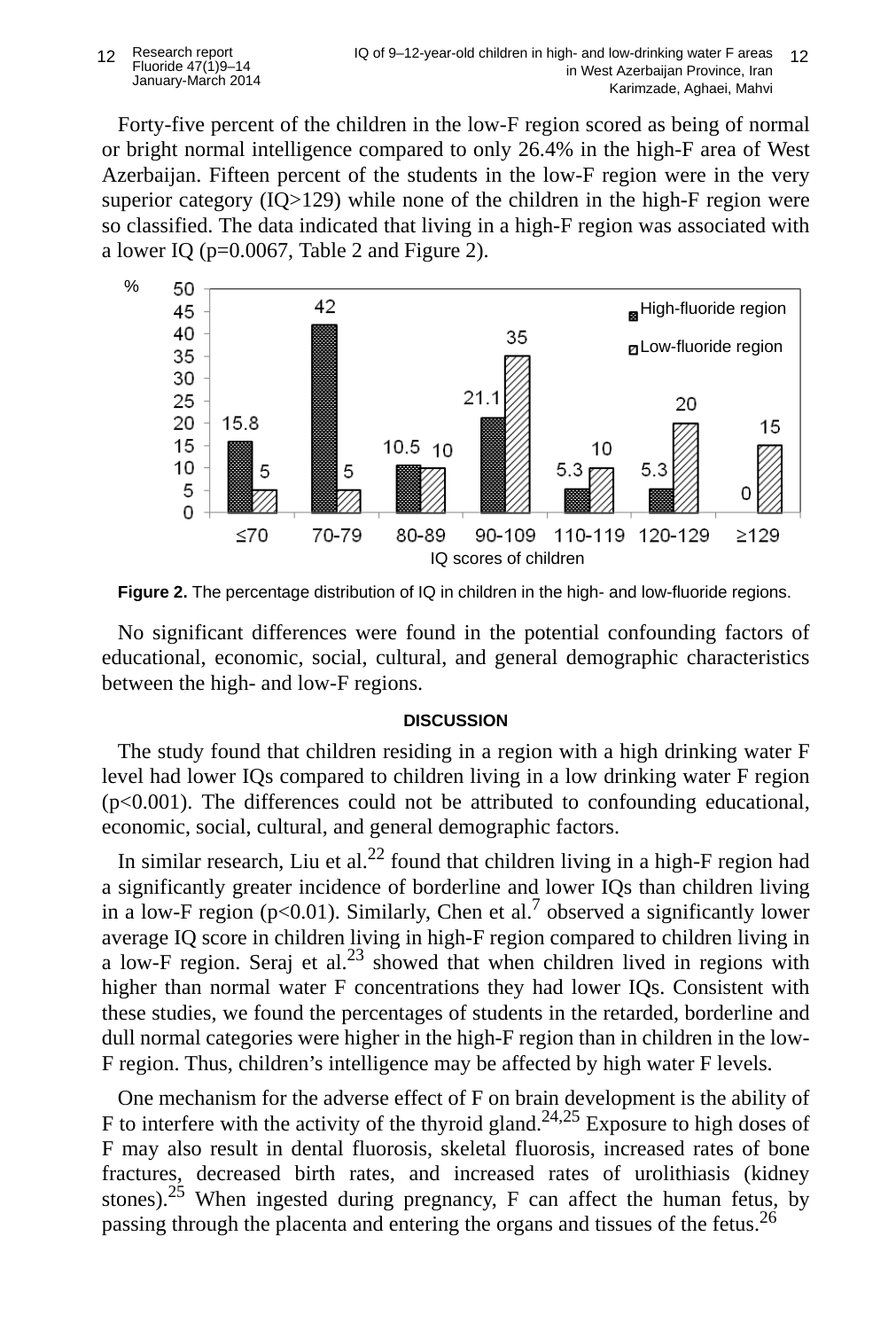Because F has the potential to be toxic to many organ systems, further toxicity studies need to be done. If the F concentration in a community's water supply is significantly above the permissible level of 1.5 mg/L, it is essential to evaluate the situation and control the drinking water F level. Using a hybrid sorbent resin is one of the options that is effective for removing F from drinking water.<sup>27</sup>

## **REFERENCES**

- 1 Grandjean P, Landrigan PJ. Neurobehavioural effects of developmental toxicity. Lancet Neurology 2014;13:330-8. Published online 2014 Feb 15. Available from: http://dx.doi.org/ 10.1016/S1474-4422(13)70278-3.
- 2 Edzwald JK, editor American Water Works Association (AWWA). Water quality and treatment: a handbook on drinking water. 6th ed. Denver, CO: AWWA, McGraw-Hill; 2011.
- 3 WHO. Guidelines for drinking-water quality incorporating first addendum to third edition [electronic resource]; vol 1, recommendations. 3rd ed. Geneva: WHO; 2006. Available from: www.who.int/water\_sanitation\_health/dwg/gdw0506.pdf.
- 4 Doull J, Boekelheide K, Farishian BG, Isaacson RL, Klotz JB, Kumar JV, Limeback H, Poole C, Puzas JE, Reed N-MR, Thiessen KM, Webster TF, Committee on Fluoride in Drinking Water, Board on Environmental Studies and Toxicology, Division on Earth and Life Studies, National Research Council of the National Academies. Fluoride in drinking water: a scientific review of EPA's standards. Washington, DC: The National Academies Press; 2006. p. 263.
- 5 Poureslami HR, Horri A, Garrusi B. A comparative study of the IQ of children age 7–9 in a high and a low fluoride water city in Iran. Fluoride 2011;44(3):163-7.
- 6 Trivedi MH, Verma RJ, Chinoy NJ, Patel RS, Sathawara NG. Effect of high fluoride water on intelligence of school children in India. Fluoride 2007;40(3):178-83.
- 7 Chen YX, Han FL, Zhou ZL, Zhang HQ, Jiao XS, Zhang SC, et al. Research on the intellectual development of children in high fluoride areas. Chinese Journal of Control of Endemic Diseases 1991;6 Suppl:99-100. Translated by Julian Brooke and published with the concurrence of Chinese Journal of Control of Endemic Diseases in Fluoride 2008;41(2):120-4.
- 8 Wang SX, Wang ZH, Cheng XT, Li J, Sang ZP, Zhang XD, et al. Arsenic and fluoride exposure in drinking water: children's IQ and growth in Shanyin county, Shanxi province, China. Environ. Health Perspect 2007;115(4):643–7.
- 9 Saxena S, Sahay A, Goel P. Effect of fluoride exposure on the intelligence of school children in Madhya Pradesh, India. J Neurosci Rural Pract 2012;3(2):144-9. Available from: http://www.ruralneuropractice.com/article.asp?issn=0976-

3147;year=2012;volume=3;issue=2;spage=144;epage=149;aulast=Saxena

- 10 Zhao LB, Liang GH, Zhang DN, Wu XR. Effect of a high fluoride water supply on children's intelligence. Fluoride 1996;29(4):190-2.
- 11 Wu CX, Gu XL, Ge YM, Zhang JH, Wang JD. Effect of high fluoride and arsenic on brain biochemical indexes and learning-memory in rats. Fluoride 2006;39(4):274-9.
- 12 Shivarajashankara YM, Shivashankara AR, Bhat PG, Rao SM, Rao SH. Histological changes in the brain of young fluoride-intoxicated rats. Fluoride 2002;35(1):12–21.
- 13 Mullenix PJ, Denbesten PK, Schunior A, Kernan WJ. Neurotoxicity of sodium fluoride in rats, Neurotoxicol. Teratol 1995;17(2):169–77.
- 14 Dobaradaran S, Mahvi, AH, Dehdashti S, Dobaradaran S, Shoara R. Correlation of fluoride with some inorganic constituents in groundwater of Dashtestan, Iran. Fluoride 2009;42(1):50-3.
- 15 Dobaradaran S, Fazelinia F, Mahvi AH, Hosseini SS. Particulate airborne fluoride from an aluminium production plant in Arak, Iran. Fluoride 2009;42(3):228-32.
- 16 Dobaradaran S, Mahvi AH, Dehdashti S. Fluoride content of bottled drinking water available in Iran. Fluoride 2008;41(1):93-4.